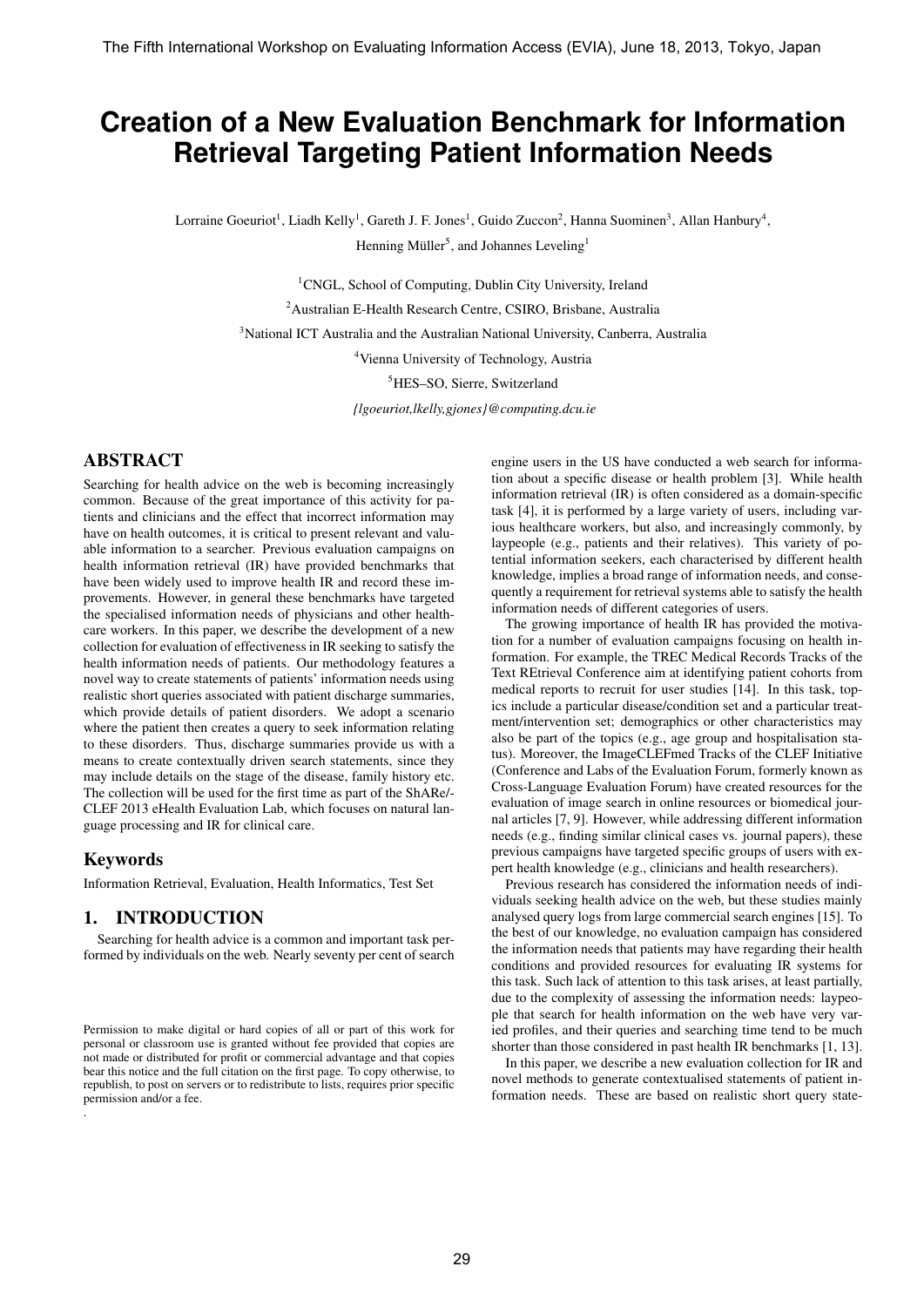ments created in the context of patient discharge summaries. The discharge summaries can be considered as a description of the context in which the patient has been diagnosed with a given disorder and has written a query. The collection will be used for the first time for benchmarking as part of the ShARe/CLEF 2013 eHealth Evaluation  $Lab<sup>1</sup>$  (CLEFeHealth 2013), a three-task benchmarking activity coordinated by Shared Annotated Resources and CLEF that focuses on natural language processing (NLP) and IR for clinical care. The first two tasks of CLEFeHealth 2013aim at identifying disorders and expanding shorthands in anonymised discharge summaries (which are given to patients after hospitalisation). The third task focuses on IR methods with the aim to provide a patient with useful information related to their disorders as notified to them on a discharge summary provided to them after a clinical incident. A set of realistic patient queries is generated by healthcare professionals, and a collection of a broad range of medical documents is made available for search by the EU-FP7 Khresmoi project<sup>2</sup>. The discharge summaries originate from the de-identified MIMIC-II database<sup>3</sup> (Multiparameter Intelligent Monitoring in Intensive Care, Version 2.5).

This rest of this paper is organised as follows: Section 2 outlines the main evaluation campaigns on health IR. Section 3 describes the creation of the CLEFeHealth 2013dataset, that is, the document collection, query generation, and relevance assessment. Section 4 introduces the result sets and their evaluation. and Section 5 concludes the paper.

## 2. BACKGROUND AND RELATED WORK

OHSUMED, published in 1994, was the first collection containing medical data used for IR evaluation [6]. The collection contained around 350,000 abstracts from medical journals on the MEDLINE database over a period of five years and two sets of topics: a manually created one and one based on the controlled vocabulary thesaurus of the Medical Subject Headings<sup>4</sup> (MeSH). The collection was created for the TREC 2000 Filtering Track but also used for other research on health IR [2, 8].

The TREC Genomics Track, which ran between 2003 and 2007, investigated IR systems on biomedical genomics data [10]. This included tasks ranging from ad-hoc retrieval to document categorisation, passage retrieval, and entity-based question-answering. The test collection contained publications from medical journals and clinical reports related to genes and genomics.

The ImageCLEFmed Track on medical image retrieval, which ran between 2003 and 2013, provided several tasks supporting evaluation of medical image search [7, 9]. This included tasks on language-independent methods for the automatic annotation of images with concepts; multimodal IR based on the combination of visual and textual features; and multilingual image retrieval methods. The medical task in ImageCLEF concentrated on access to biomedical images in the literature and on the web. Several challenges of automatic image analysis were tackled in this benchmark by a sometimes large variety of participating research groups.

The TREC Medical Records Track ran in 2011 and 2012 [14]. This task was based on a collection of de-identified medical records, queries that resembled eligibility criteria of clinical studies, and associated relevance judgements. Records were grouped into visits, corresponding to a patient admission in the hospital; visits ranged

shareclefehealth/

in length from a few hours to in excess of a year. The goal of the track was to find patient cohorts that are relevant to the criteria for recruitment as populations in comparative effectiveness studies.

Recently, NTCIR (NII Test Collection for IR Systems) launched a new campaign, called MedNLP, which aims to extract specific information from Japanese medical reports, written by physicians about imaginary patients<sup>5</sup>. This includes two identification tasks (i.e., personal health information (e.g., name or gender) and complaints or diagnoses) and a "free task", where participants are invited to submit practical or creative solutions to other tasks.

In summary, these previous campaigns have provided resources for evaluating various health IR techniques, aiming to support physicians and other healthcare workers. Examples include identifying patient cohorts, searching medical images, and coding diagnoses. However, to date evaluation campaigns have not considered the information needs that laypeople may have regarding their health conditions nor provided resources for evaluating IR systems which seek to meet these needs. The lack of these resources is motivated by several factors. First, it is much more difficult to target the versatile information needs of laypeople than those of a community of practice such as healthcare workers due to differences in, for example, their health knowledge and computer skills. Second, laypeople represent a much wider and more heterogeneous subject population than the populations focused on in other campaigns: patients and their relatives may have different interests, different abilities to interpret health information, and different health profiles. For example, diabetes patients may have more health knowledge on this chronic disease than patients with short-term diseases, and diabetic children will most likely wish to retrieve different types of information than their parents. Third, queries posed by patients are usually very short and often ambiguous or obscure [1], as opposed to, for example, the queries based on eligibility criteria considered by TREC Medical Records Track. This leads to ambiguous descriptions of information needs. However, finding documents that solve these information needs of laypeople is critical because of the effect incorrect information may have on health outcomes.

## 3. RESOURCE GENERATION

The goal of CLEFeHealth 2013is to evaluate systems that support laypeople in searching for and understanding their health information. CLEFeHealth 2013comprises three tasks. The specific use case that is considered is as follows. Before leaving hospital, a patient receives a discharge summary. This describes the diagnosis and the treatment that they received in hospital. The first task considered in CLEFeHealth 2013aims at extracting names of disorders from the discharge summaries, while the second task requires normalisation and expansion of abbreviations and acronyms present in the discharge summaries. The use case then postulates that, given the discharge summaries and the diagnosed disorders, patients often have questions regarding their health condition. The goal of the third task is to provide valuable and relevant documents to patients, so as to satisfy their health-related information need. To evaluate systems that tackle this third task, we provide potential patient queries and a document collection containing various health and biomedical documents for task participants to create their search system. As is common in evaluation of IR, the test collection consists of documents, queries, and corresponding relevance judgements.

#### 3.1 Document Set

<sup>1</sup>https://sites.google.com/site/

<sup>2</sup>http://www.khresmoi.eu

<sup>3</sup>http://mimic.physionet.org

<sup>4</sup>http://www.ncbi.nlm.nih.gov/mesh

<sup>5</sup>http://mednlp.jp/medistj-en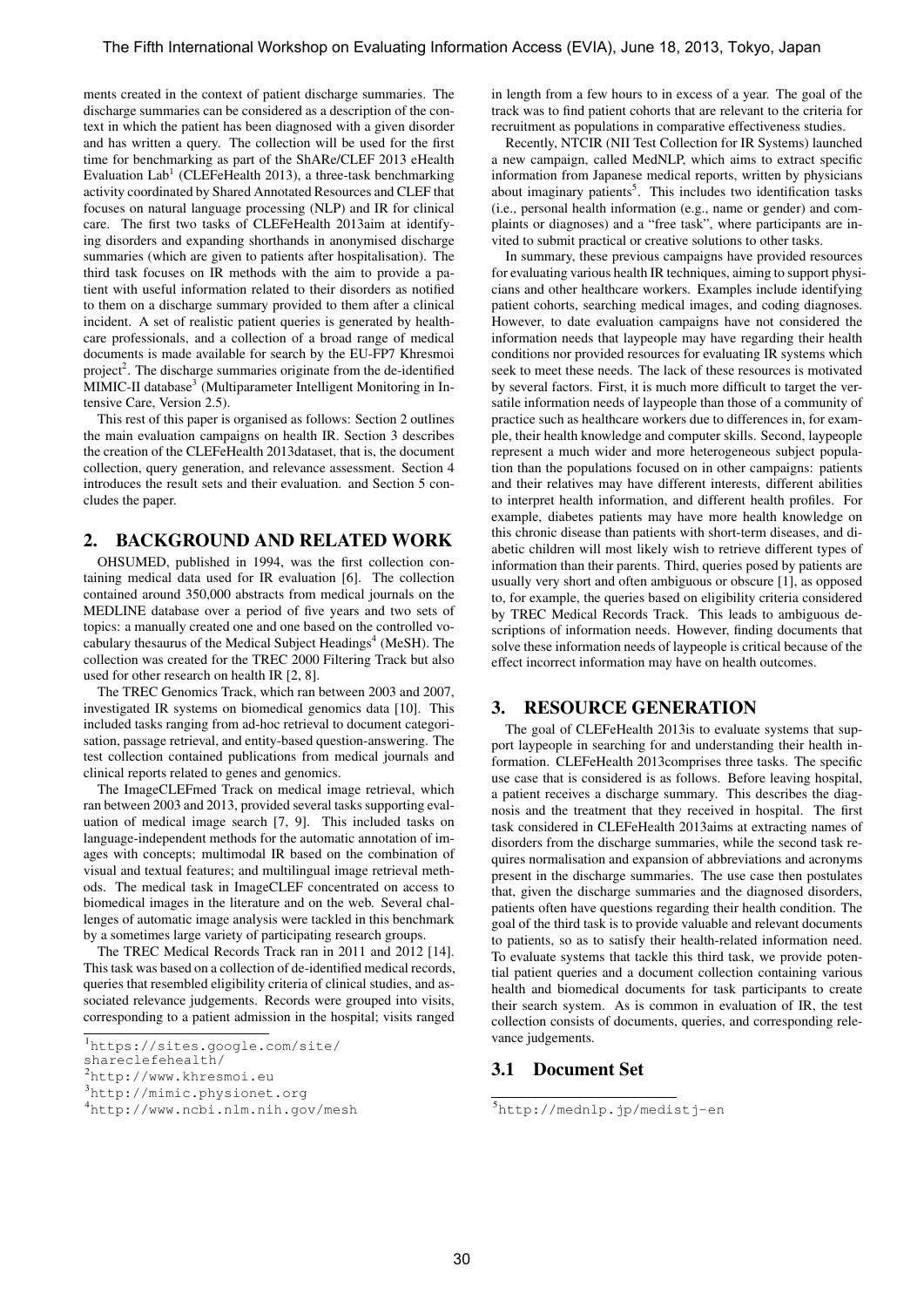A large web crawl of health resources is used as the corpus for this task. The crawl contains about one million documents, which have been made available to CLEFeHealth 2013through the Khresmoi project [5]. This collection consists of web pages covering a broad range of health topics, targeted at both the general public and healthcare professionals. These domains consist predominantly of health and medicine websites that have been certified by the Health on the Net (HON) Foundation<sup>6</sup> as adhering to the HONcode principles<sup>7</sup> (appr. 60–70% of the collection), as well as other commonly used health and medicine websites such as Drugbank<sup>8</sup>, Diagnosia<sup>9</sup> and Trip Answers<sup>10</sup>. The crawled documents are provided in the dataset in their raw HTML format along with their uniform resource locators (URL). The dataset is made available for download on the web to registered participants on a secure password-protected server.

#### 3.2 Query Set

The queries used in the task aim to model those used by laypeople (i.e., patients, their relatives or other representatives) to find out more about their disorders, once they have examined a discharge summary. The discharge summaries used for the task originate from the de-identified clinical free-text notes of the MIMIC II database, Version 2.5. Disorders have been identified within discharge summaries and linked to the matching UMLS (Unified Medical Language System) concept. Previous evaluation tasks in health IR have used MeSH entries (the MeSH ontology is contained in the UMLS meta-ontology) as queries (see Section 2). However, the queries considered by the task presented here are intended to be representative of real patients' information needs and statements. Thus the possibility of issuing concept-queries is discarded. Layperson queries tend to be short, with an average length less than two words. However, different patients will have different information needs associated with the same query statement. For example, a patient that receives a cancer diagnosis for the first time would have a different information need than a patient at a terminal cancer stage. This type of contextual information related to the patient history is contained in the discharge summary. Thus, the discharge summaries can be used for contextually focused generation of queries. The information in a discharge summary can then be used to determine the relevance of retrieved information to this specific user.

Discharge summaries are semi-structured reports with the following appearance:

Admission Date:  $[**2014-03-28**]$ <br>Discharge Date:  $[**2014-04-08**]$ Discharge Date: Date of Birth:  $[**1930-09-21**]$ <br>Sex: F  $Sex:$ Service: CARDIOTHORACIC Allergies: Patient recorded as having No Known Allergies to Drugs Attending:  $[**Attentioning$  Info 565 $**]$ Chief Complaint: Chest pain Major Surgical or Invasive Procedure: Coronary artery bypass graft 4. History of Present Illness: 83 year-old woman, patient of Dr. [\*\*First Name4  $(NamePattern1)$  \*\*]  $[**Last Name (NamePattern1) 5005**],$ Dr. [\*\*First Name (STitle) 5804\*\*] [\*\*Name (STitle)<br>2275\*\*], with increased SOB with activity, left shoulder \*], with increased SOB with activity, blade/back pain at rest, + MIBI, referred for cardiac

<sup>6</sup>http://www.healthonnet.org

<sup>7</sup>http://www.hon.ch/HONcode/Patients-Conduct. html

<sup>8</sup>http://www.drugbank.ca

<sup>9</sup>http://www.diagnosia.com

```
10http://www.tripanswers.org
```
cath. This pleasant 83 year-old patient notes becoming SOB when walking up hills or inclines about one year ago. This SOB has progressively worsened and she is now SOB when walking  $[**01-19**]$  city block (flat surface).  $[\ldots]$ 

Past Medical History:

```
arthritis; carpal tunnel; shingles right arm 2000;
 needs right knee replacement; left knee replacement
 in [**2010**]; thyroidectomy 1978; cholecystectomy
 [∗∗1 9 8 1∗∗]; h y s t e r e c t o m y 2 0 0 1; h / o LGIB 2000−2001
 a fter taking baby ASA; 81 QOD
[\ldots]
```
A query is generated for a given disorder and a discharge summary. To better structure the query generation process, patients' information needs have been grouped into three main scenarios:

- 1. the patient has a short-term disease, or has been hospitalised after an accident (little to no knowledge of the disorder, shortterm treatment),
- 2. the patient has a chronic disease or a long-term disease that has *just* been diagnosed (little to no knowledge of the disorder, long-term treatment), and
- 3. the patient has a chronic or long-term disease, and this is the n-th diagnosis (potentially good knowledge of the disorder, long-term treatment).

Queries to be used in this task have been created by experts (each expert was a registered nurse and clinical documentation researcher) involved in the CLEFeHealth 2013consortium. This solution has been chosen in place of recruiting patients because of the issues involved with recruitment and privacy. We believe that, being on a daily basis in contact with patients receiving treatments and discharge summaries, nurses are familiar with patients information needs and patient profiles.

65 disorders have been randomly selected from the set of 1,006 disorders identified in the CLEFeHealth 2013Task 1. For each disorder, a discharge summary containing the disorder itself has been randomly selected. Using the pairs of disorder and associated discharge summary, the experts have developed a set of patient queries (and criteria for judging the relevance of documents to the queries, for use in the relevance assessment task described in the next section). Queries are given following the standard TREC format, consisting of a topic title (text of the query), description (longer description of what the query means), and a narrative (expected content of the relevant documents). The following example outlines a query:

```
\langle_query
  ititle > thrombocytopenia treatment corticosteroids
    length \leq / title<desc> How long should be the corticosteroids treatment
    to cure thrombocytopenia? </desc>
  < n a r r > Documents s h o ul d c o n t a i n i n f o r m a t i o n a b o ut
    treatments of thrombocytopenia, and especially
    corticosteroids. It should describe the treatment,
    its duration and how the disease is cured using it.
    <scenario > The patient has a short-term disease, or
     has been hospitalised after an accident (little to
     no knowledge of the disorder, short-term treatment)
    \langle/ scenario >
    <profile > Professional female </profile>
  \langle/nar\langle query >
```
With this approach, five training and fifty test queries have been generated for use in the task. 65 disorders have been selected (i.e. more than the targeted number of queries) because some disorders/ queries may not be answerable using web pages from the document collection. During the query generation process, the experts manually removed disorders from the list of 65 that do not allow for realistic query generation. A real log containing queries issued by